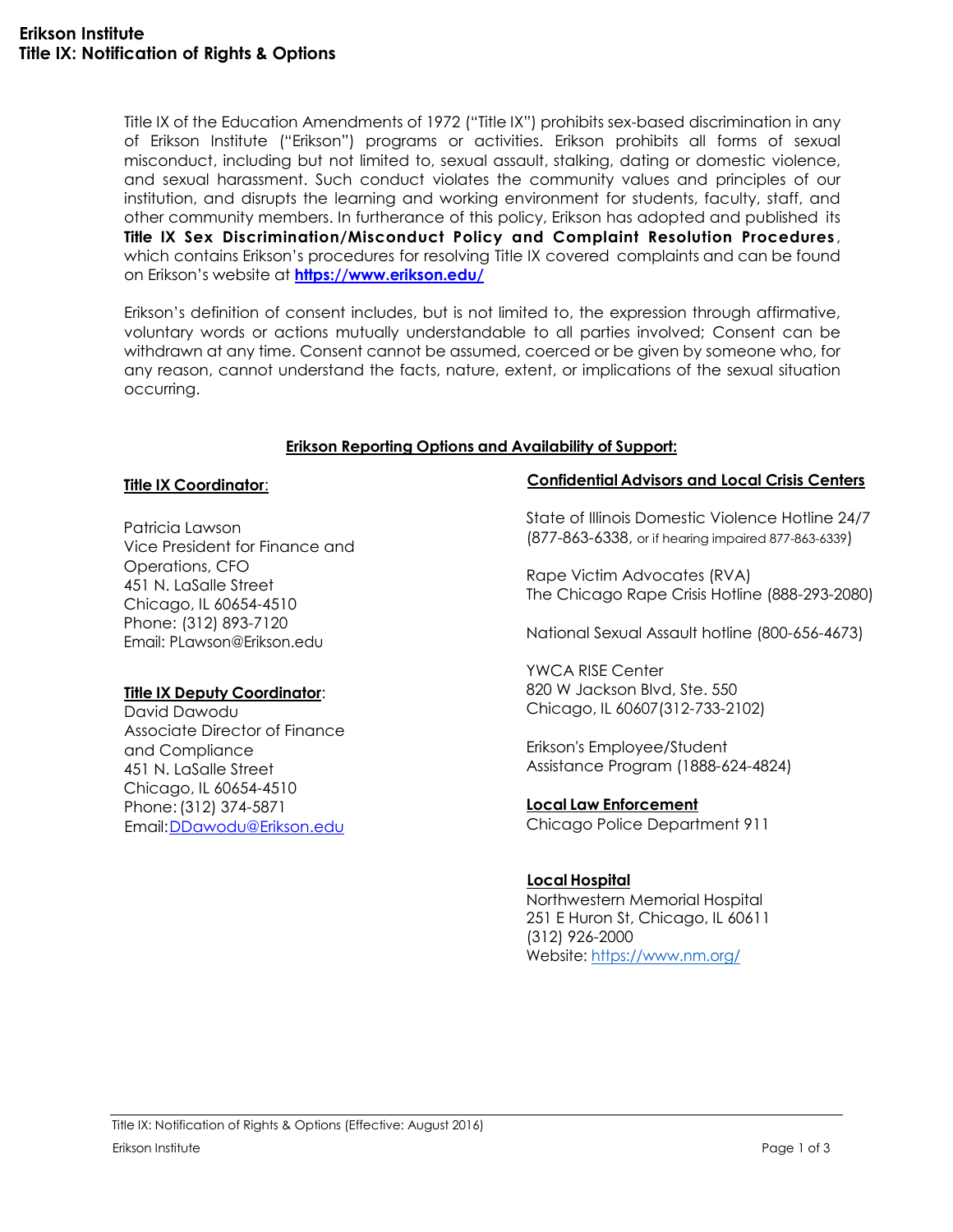Whether the alleged incident of sexual misconduct occurred on or off campus, **Survivors are entitled to important rights and options indicated hereunder**. This is not an exhaustive list, and it should therefore be considered in conjunction with Erikson's Title IX Policy and applicable Federal and State Law (including the Illinois Preventing Sexual Violence in Higher Education Act of 2015).

# *Rights and Options - General*

- $\checkmark$  The right to report sexual misconduct to Erikson without discouragement, discrimination, or retaliation, and the right to have the report promptly, thoroughly, and fairly investigated;
- $\checkmark$  The right to report or not report the alleged incident to proper law enforcement authorities, and the right to request assistance from Erikson officials in notifying such authorities. (Please note that a criminal investigation does not relieve Erikson of its duty under Title IX to respond promptly and effectively);
- $\checkmark$  The right not to report the alleged incident to Erikson, if this is the Survivor's desire;
- $\checkmark$  The right to preservation of privacy, to the extent possible and allowed by law;
- $\checkmark$  The right to report the alleged incident to a confidential advisor, whom do not have a mandatory reporting duty under Title IX, and do not have to reveal any identifying information about the incident to Erikson;
- $\checkmark$  The right to be informed of, and request assistance with, available resources such as counseling, medical, mental health, law enforcement, or assistance services for Survivors;
- $\checkmark$  The right to notification of and option of interim protective measures after an alleged incident of s u c h as sexual assault, domestic violence, dating violence, or stalking. Accommodations will be granted if requested and reasonably available (no formal complaint or investigation, institutional or criminal, need occur to avail self of available options). Accommodations may include but not limited to:
	- Referral to counseling and health services;
	- Referral to the Employee Assistance Program;
	- Modification of work arrangements and/or scheduling;
	- Campus escorts and/or changes to campus transportation arrangements;
	- "No Contact Orders" between the parties; and/or
	- Academic programming or scheduling adjustments
	- Leave of absence (paid or unpaid)
- $\checkmark$  The right to be treated with respect by Erikson officials;
- $\checkmark$  The right to pursue a formal investigation proceeding if complainant is dissatisfied with a determination rendered subsequent to an alternative resolution proceeding (Note: alternative resolution procedures are not available where allegations of sexual violence or nonconsensual sexual intercourse are raised);
- $\checkmark$  The right to be fully informed of the Title IX policy and Erikson's complaint resolution